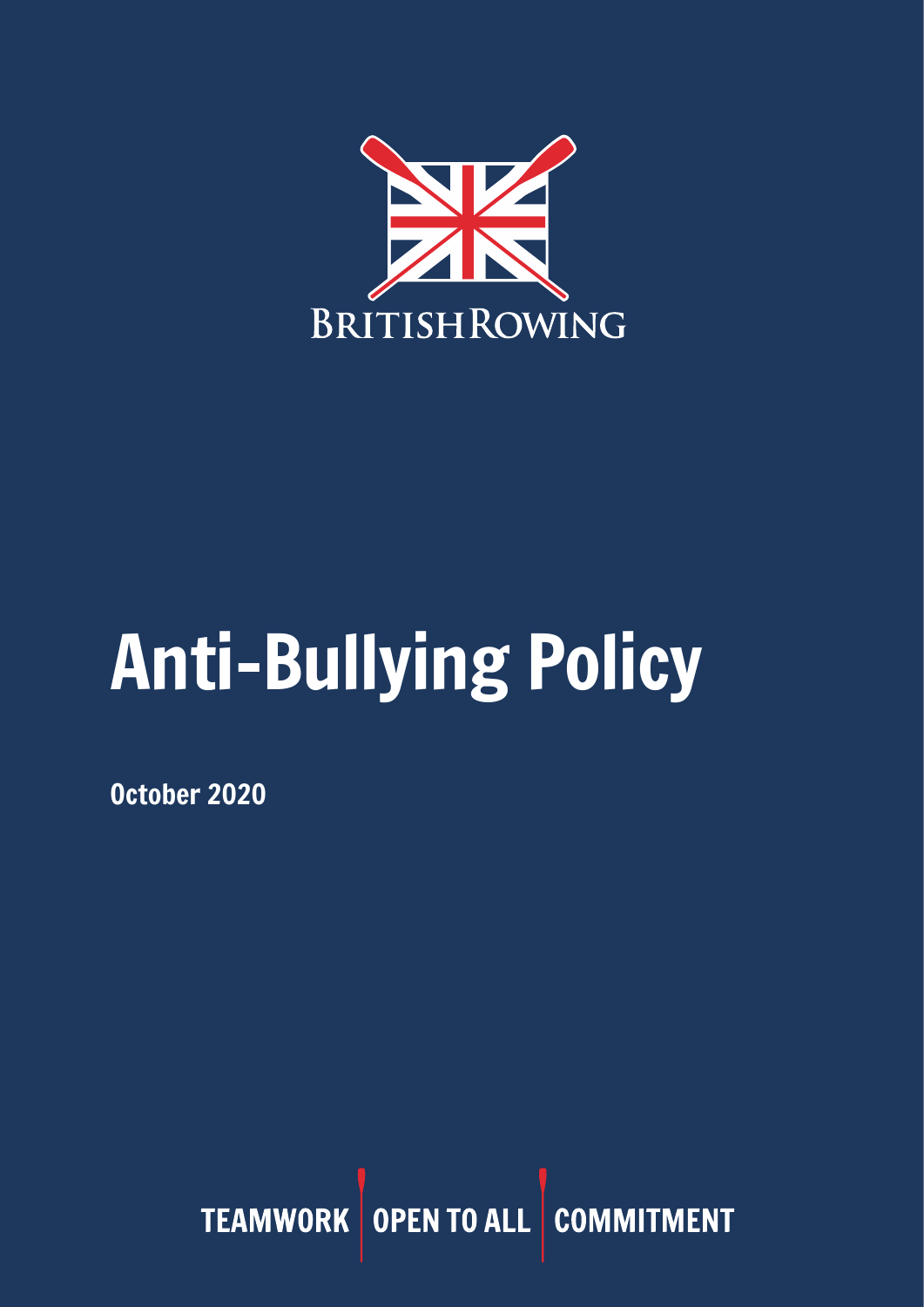

# 1. Statement of Intent

British Rowing is committed to providing a caring, friendly, and safe environment for all its members so that they can participate in rowing in a relaxed and secure atmosphere.

Bullying of any kind is unacceptable in rowing. Children, young people, and adults can all be targets for bullying and can carry out bullying.

All bullying should be taken seriously and investigated properly. If bullying does occur, all members should be able to tell someone and know that incidents will be dealt with promptly and effectively. This means that anyone who knows that bullying is happening is expected to tell their Welfare Officer as soon as they have concerns.

British Rowing takes bullying seriously. Anyone involved in rowing should be assured that they will be supported when bullying is reported.

Very simply, bullying will not be tolerated.

## 2. What is Bullying?

There is no legal definition of bullying. However, it is usually defined as behaviour that is:

- repeated
- intended to hurt someone either physically or emotionally
- often aimed at certain groups, e.g. because of race, religion, gender, sexual orientation, disability, family situation, or anyone considered to be 'different'

Bullying takes many forms and can include:

- physical assault
- social bullying such as teasing
- threatening behaviour
- name calling
- cyberbullying bullying via social networking sites, chat rooms, or anywhere online with abusive comments, sharing images without consent, hacking, spreading malicious rumours or pressurising someone to do something they do not want to do.

Bullying is not the same as banter:

Banter can be a mutually enjoyable ice breaker or release from stress in the sporting context. Unfortunately, the term 'banter' is sometimes used as an excuse for socially unacceptable behaviour and language, and bullying.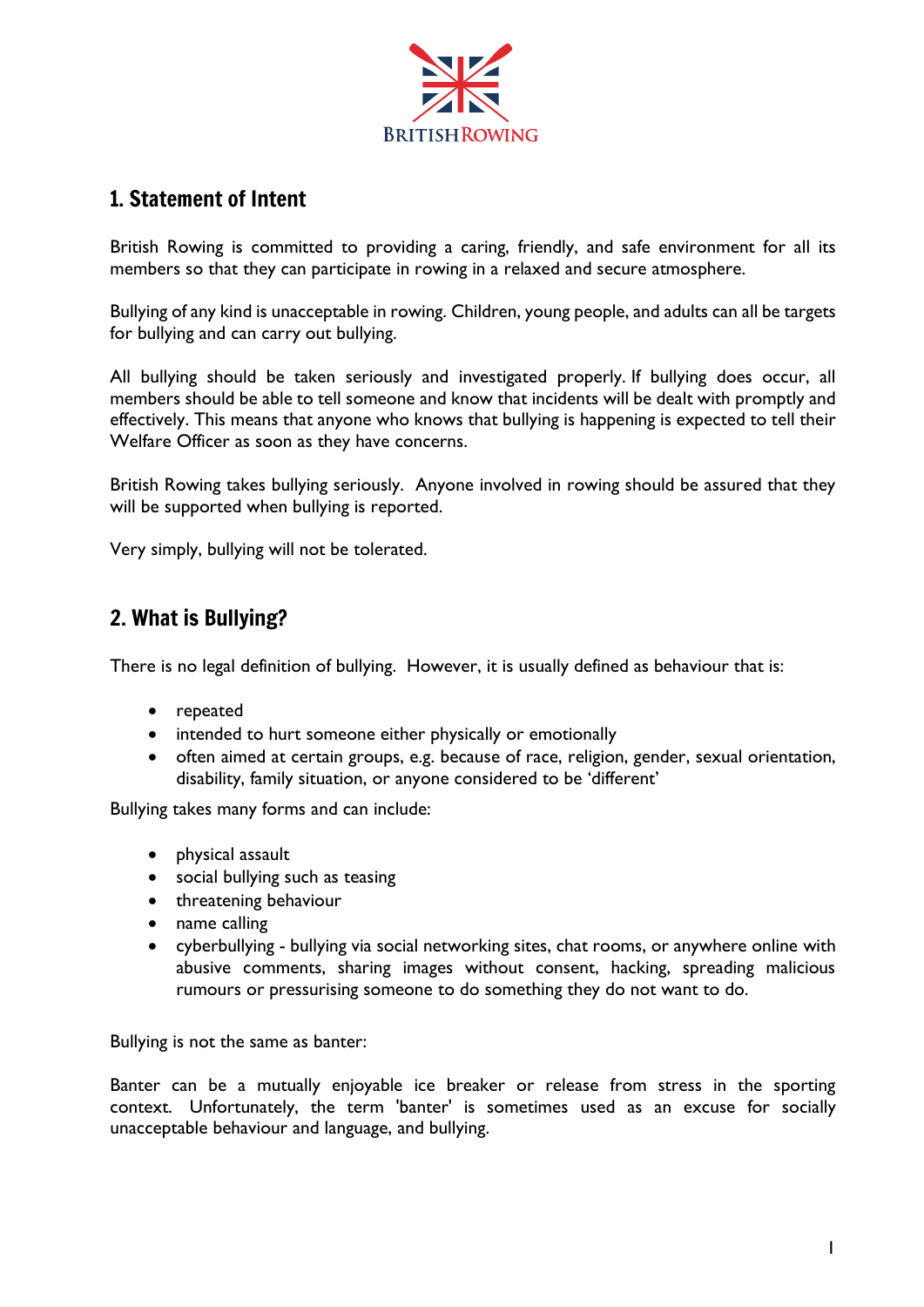

We should all recognise that, just because a person does not intend their comments or behaviours to be seen as bullying, it does not mean they cannot be received as that.

# 3. Why is it important to respond to bullying?

Bullying hurts. No one deserves to be a victim of bullying. Everybody has the right to be treated with respect. It may not be your role to investigate whether abuse and/or bullying are taking place, but everyone in British Rowing has a responsibility to respond promptly and effectively to issues of bullying.

In all cases we should act quickly so that the bullying behaviour, or threats of bullying, can be investigated and the bullying stopped.

# 4. Objectives of this Policy

All members, rowers, coaches, volunteers, and parents of junior rowers should have an understanding of what bullying is.

All members, rowers, parents of junior rowers, coaches and volunteers should know British Rowing's approach to bullying and should be aware of their club's policy and follow it when bullying is reported.

## 5. Procedures

All reports of bullying along with supporting evidence, whether it concerns a junior or an adult, should be passed to the Club Welfare Officer (CWO).

Where bullying concerns children or adults at risk, the CWO should follow safeguarding procedures.

Where bullying is between adults, this is a breach of Code of Conduct and should be addressed in line with the Club or Events' own disciplinary and grievance procedures.

If the bullying involves a member of British Rowing's staff, then a grievance should be raised with British Rowing.

In cases of serious bullying and you are concerned that someone is threatened with violence or harm then you should contact the police.

Advice for CWOs and clubs on how to proceed in serious bullying cases may be sought from British Rowing by emailing [governance@britishrowing.org](mailto:governance@britishrowing.org)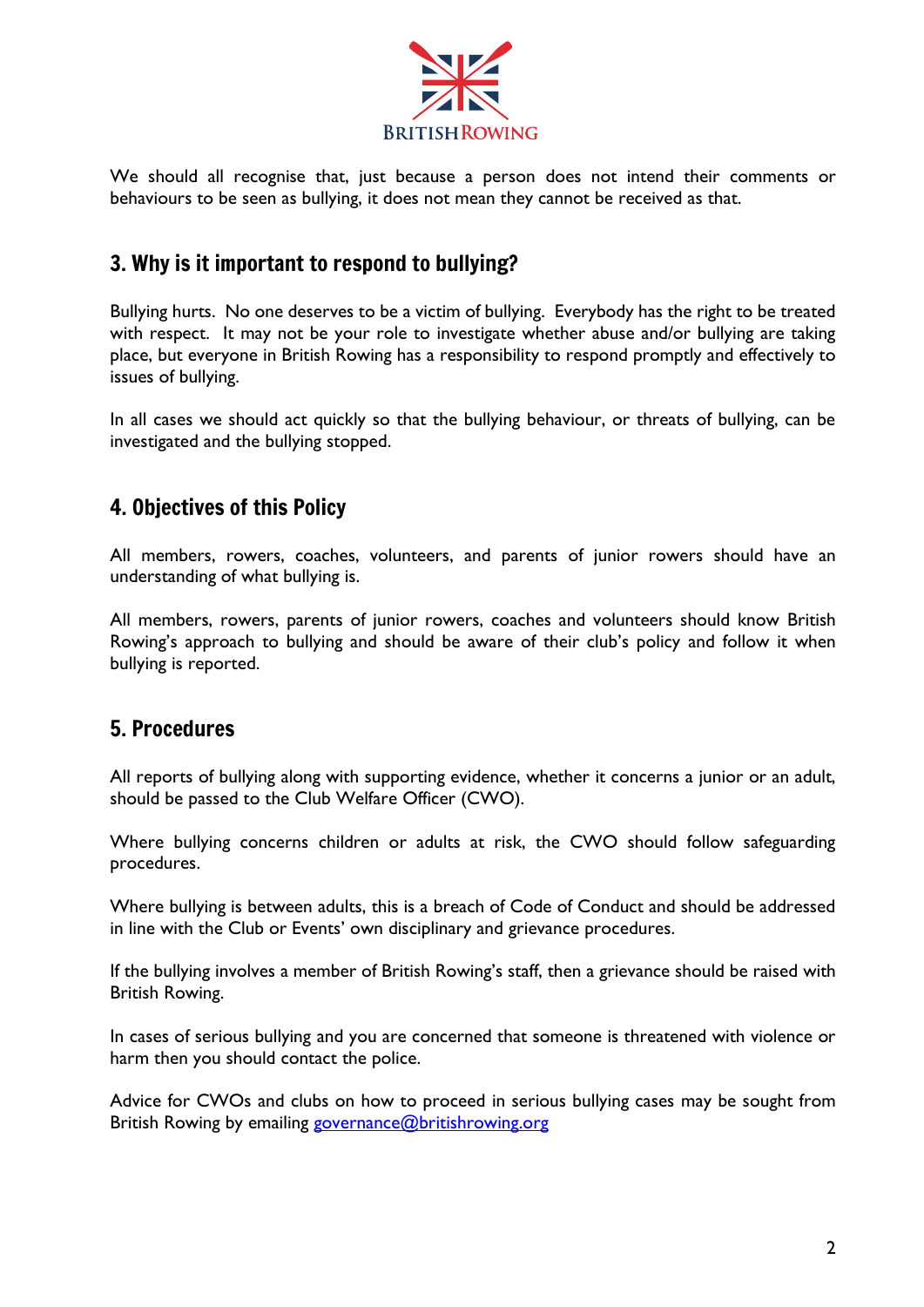

# 6. Recommended Club Action

Usually, an informal attempt may be made to help the bully/bullies change their behaviour, which could involve mediation.

If the informal route, including mediation fails or is inappropriate under the circumstances and the bullying continues, the club's usual procedure on receiving a complaint, including, where appropriate, its disciplinary procedure, should be followed.

If the situation cannot be resolved within the club, then matters should be referred to the Regional Council.

# 7. Prevention

All clubs should have an anti-bullying policy; refer to the Appendix for a model statement clubs may wish to use.

All club members, rowers and parents of junior rowers should sign the club's code of conduct on an annual basis. The Code of Conduct should include reference to bullying.

The Club Welfare Officer will raise awareness about bullying, why it matters and may be the first point of reference in a case of bullying between adults as well as children. They should be aware of the proper route to follow given the nature of the bullying.

## 8. Further Information

Further help and guidance can be obtained from the following:

British Rowing Governance and Welfare Team [governance@britishrowing.org](mailto:governance@britishrowing.org)

- Bullying Online [www.bullying.co.uk](http://www.bullying.co.uk/)
- Children's Legal Centre 0845 345 4345
- 
- KIDSCAPE Parents Helpline (Mon-Fri, 10-4) 0845 1 205 204 [www.kidscape.org.uk](http://www.kidscape.org.uk/)
- 
- Parentline Plus 0808 800 2222
- Youth Access 020 8772 9900

• Ann Craft Trust [www.anncrafttrust.org](https://www.anncrafttrust.org/) • The Cybersmile Foundation 0845 688 7277 [www.cybersmile.org](http://www.cybersmile.org/) • National Bullying Helpline [www.nationalbullyinghelpline.co.uk](http://www.nationalbullyinghelpline.co.uk/)

*October 2020*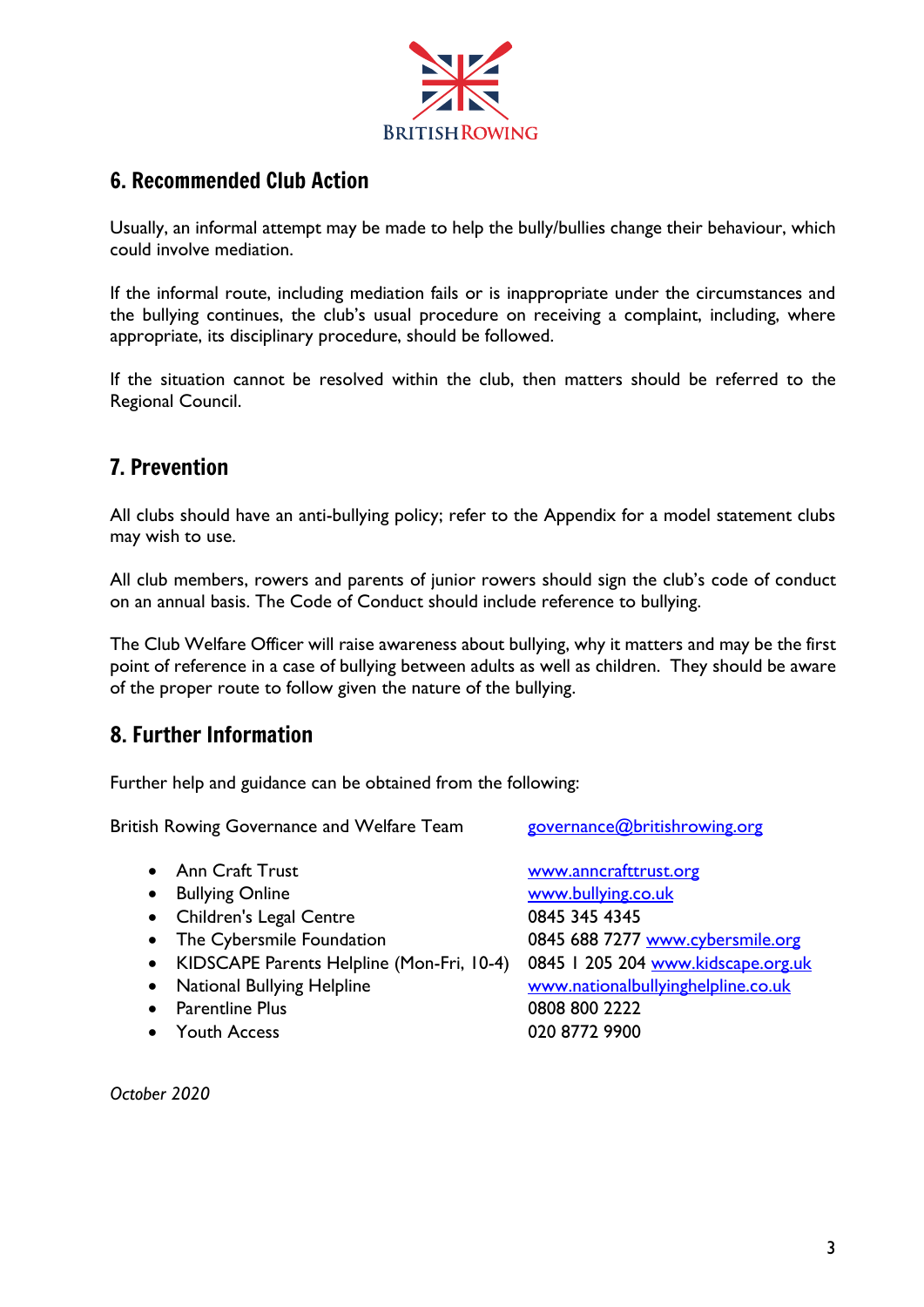

# Appendix

# British Rowing Model Anti-Bullying Statement for Rowing Clubs

The Committee and Officers of [club name] are committed to providing a welcoming, inclusive, and safe environment for all of our members, both adults and children.

Bullying of any kind is not tolerated at our club. We take a proactive approach to prevent bullying of anyone from occurring and will respond to all concerns and disclosures of bullying, prioritising the well-being of all children and adults at risk. We believe that in most cases, addressed early on, bullying can be effectively stopped and everyone can continue to enjoy rowing.

We strongly encourage all members to report incidents of bullying to the Club Welfare Officer or a member of the Committee to enable us all to work together to address it.

### **Preventing bullying**

- Our club makes this Anti-Bullying Statement easily available to all members and visitors
- Our introduction to new club members and visitors includes outlining our anti-bullying stance
- We raise awareness of bullying in our club this may be through anti-bullying posters; and/or celebrating Anti-Bullying week in November
- All rowers and parents of junior rowers must adhere to and sign the Club's Code of Conduct upon joining
- A member who does not adhere to the Code of Conduct may be the subject of the club's disciplinary process and ultimately have sanctions applied, such as suspension or withdrawal of membership
- Our Club Welfare Officer is responsible for raising awareness of our anti-bullying statement and following our procedures *(see 'what to do if bullying occurs').*

#### **Our Club Welfare Officer has a responsibility to:**

- clearly communicate that bullying is not tolerated in the club;
- be a contact point for children and adults to speak to about bullying concerns and disclosures;
- talk to the child or adult to ask them what is happening and what they can do to help;
- if bullying is taking place, to follow the club's anti-bullying procedures;
- talk to the British Rowing Governance and Welfare Team if support is required.

### **What to do if bullying occurs**

• Talk to our Club Welfare Officer (or a Club Committee member if the CWO is not available). We cannot promise to keep the bullying secret if we are concerned about someone's safety and well-being, but we will do our best to handle all concerns and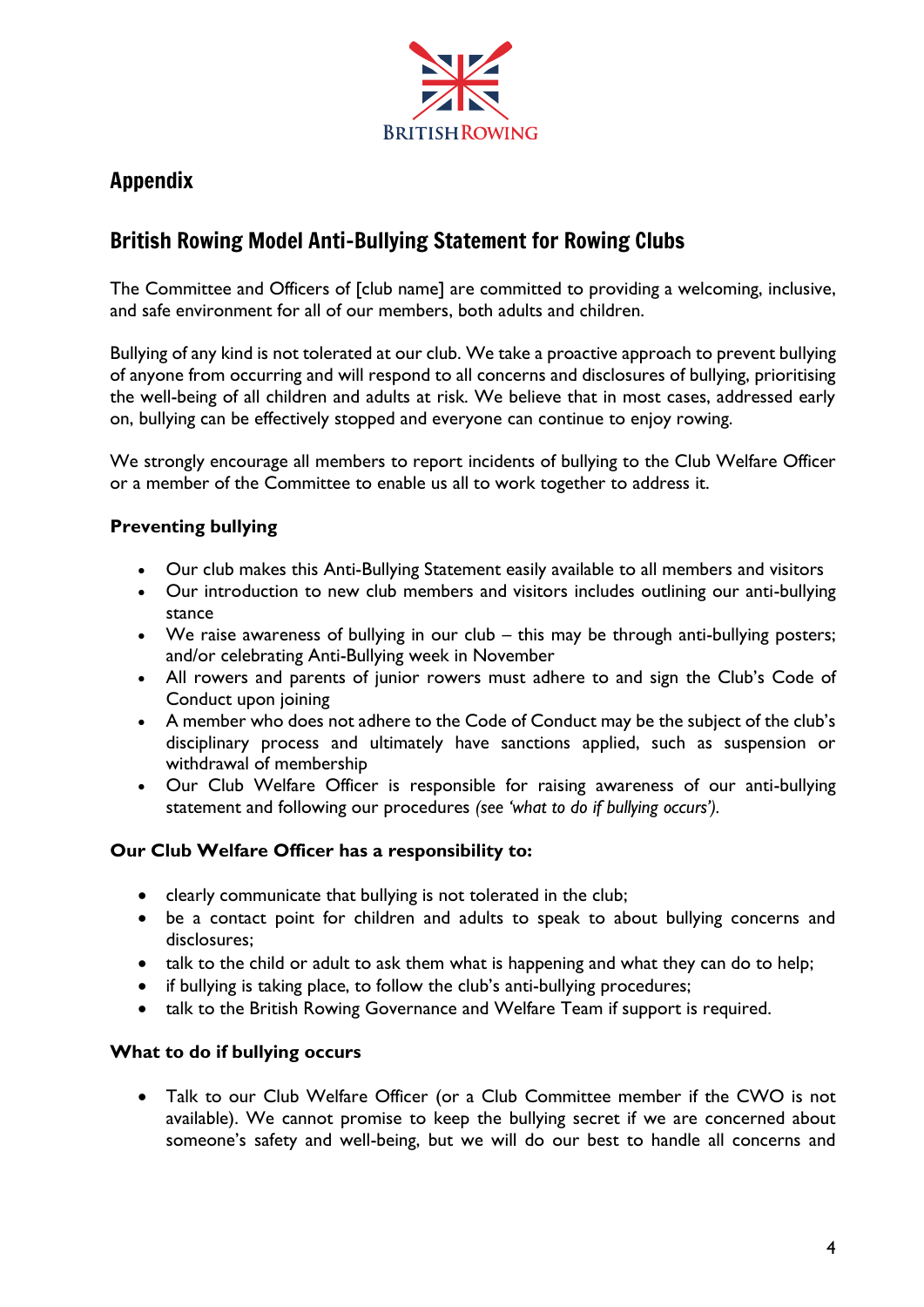

disclosures sensitively, working with you to find practical solutions that keep everyone safe and enjoying rowing

- For under 18s:
	- 1. Our Club Welfare Officer will meet with the young person being bullied and their parents to agree how to address the bullying. We will make written notes after the meeting to summarise what has been said and agreed; these will be seen and signed by those present at the meeting
	- 2. If the young person chooses to handle the bullying themselves, ideas for doing so will be discussed with the parents and young person unless there are concerns that this puts them or someone else at risk of (further) harm
	- 3. If the young person being bullied agrees, or there is a concern that others may be at risk of harm, those bullying, and their parents will be asked to meet with the Club Welfare Officer. As in (1), notes after the meeting will be taken
	- 4. If both parties agree, a meeting between the young person bullying and young person being bullied, their parents and Club Welfare Officer, will be held to agree how to prevent further bullying and an agreement made and put in writing. This is likely to include informing the coach of decisions so that the coach can monitor the situation
	- 5. Follow-up meetings will be scheduled (where feasible) to check in on everyone involved and ensure the bullying has ceased
	- 6. If the bullying continues, our club may request the bully to leave the club, either temporarily or permanently
	- 7. Where there is a concern that the young person bullying may be experiencing harm themselves, may be harming others outside of rowing, and/or the bullying is severe, our club will report the concerns to the British Rowing Governance and Welfare Team, who will work with us in line with the British Rowing Safeguarding and Protecting Children Policy.
- For over 18s where an adult has identified themselves as 'at risk':
	- 1. Our Club Welfare Officer will meet with the adult being bullied (and their carer where there is one and the adult chooses for that person to be present) to agree how to address the bullying
	- 2. Steps (2) to (6) above will be followed
	- 3. Where there is a concern that either the bully is a person who may be at risk of harm themselves; or the bully may be (at risk of) harming others; or the bully is an adult at risk who agrees the issue can be reported so they can access support, our club will report the concerns to the British Rowing Governance and Welfare Team, who will work with us in line with the British Rowing Safeguarding and Protecting Adults at Risk Policy.

It is important to remember that the person bullying may be experiencing, or have experienced bullying, other harm, and/or challenging personal situations themselves. Our club works with the person bullying and the person being bullied, with the aim of ending the bullying where both